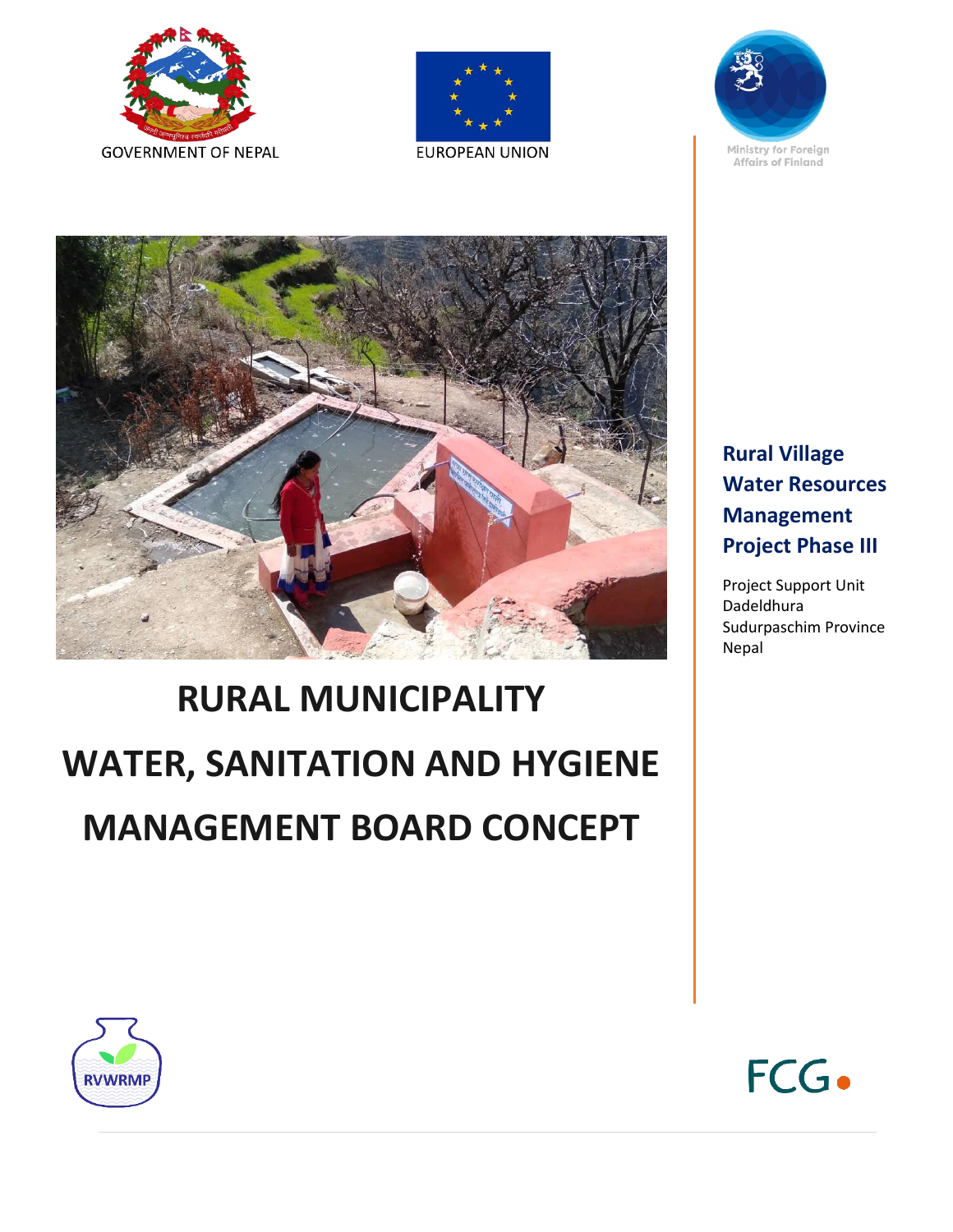## Table of Contents

| 1. |  |
|----|--|
| 2. |  |
| 3. |  |
| 4. |  |
| 5. |  |
| 6. |  |
| 7. |  |
| 8. |  |
| 9. |  |
|    |  |
|    |  |
|    |  |

# Acronyms

| <b>MIS</b>    | <b>Management Information System</b>             |
|---------------|--------------------------------------------------|
| 0&M           | <b>Operation and Maintenance</b>                 |
| <b>RM</b>     | <b>Rural Municipality</b>                        |
| <b>RME</b>    | <b>Rural Municipal Executive</b>                 |
| <b>RVWRMP</b> | Rural Village Water Resources Management Project |
| <b>SDG</b>    | Sustainable Development Goal                     |
| WASH          | Water Sanitation and Hygiene                     |
| <b>WUSC</b>   | Water User and Sanitation Committee              |
| <b>VMW</b>    | Village Maintenance Worker                       |
| WSP           | Water Safety Plan                                |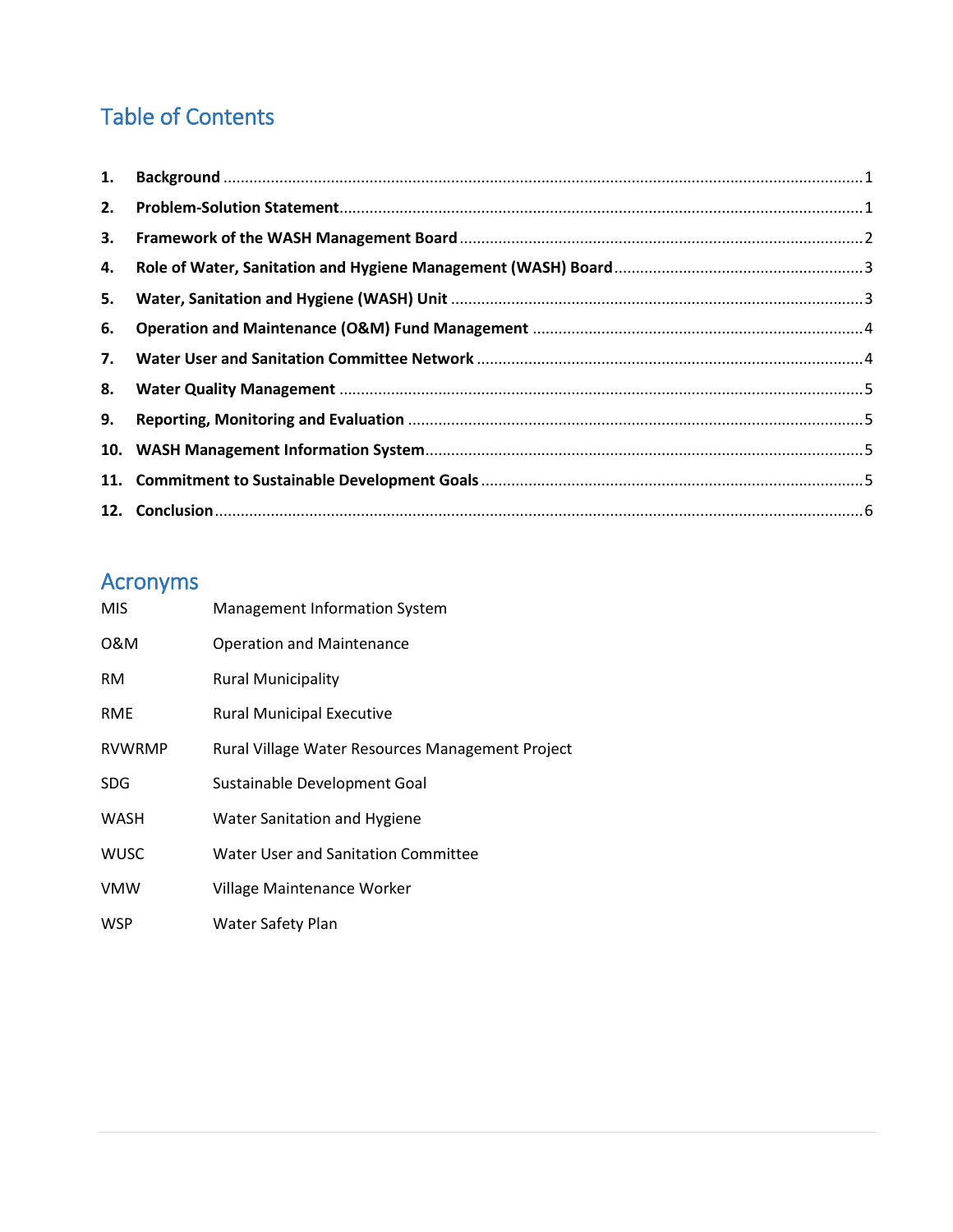## <span id="page-2-0"></span>**1. Background**

The Rural Village Water Resources Management Project has strong linkages and a long history of working with the local government level. The project has worked since 2006 with participating local governments in 10 districts of Nepal (Achham, Baitadi, Bajhang, Bajura, Dadeldhura, Dailekh Doti, Darchula, Humla and Kailali) in WASH and livelihoods sectors. Phase III of the project began in March 2016 after the successful completion of Phase I (2006-2010) and Phase II (2010-2016). The project

Sustainable Development Goal 6 is to *achieve universal and equitable access to safe and affordable drinking water for all by 2030*.

started close cooperation with Rural Municipality (RM) at once when the new local level governments were established in 2017, channelling the investment and recurrent funding via the municipal system. Currently, the project is working closely in 27 core Rural Municipalities (RM) and has past experience of working in 41 other RMs of Karnali and Sudurpaschim provinces. The project works in four result areas: WASH, livelihoods, renewable energy, and governance support. In practice, this means WASH and livelihoods implementation in the RMs, alongside continuous capacity building of the local government and communities.

Ensuring the sustainability of WASH services is crucial. To retain WASH services, local governments need strategic planning for Operation and Maintenance (O&M) as well as skills in the management of water supply systems and implementing Total Sanitation and Dignified Menstruation Management. As provisioned in the Constitution of Nepal and the Local Government Operation Act 2074, local governments are responsible for the WASH service delivery to the citizens. To perform this function, local governments need to develop local regulations, institutions and partnerships.

## <span id="page-2-1"></span>**2. Problem-Solution Statement**

#### **Problem**

The continued sustainability of water supply schemes is not possible without the establishment of effective O&M systems. A scheme is considered sustainable when it functions throughout its designed lifespan at full capacity. Therefore, post construction actions for O&M management should be given equal priority with construction activities.

Problems such as source depletion and damaged pipelines/other structures are observed frequently, which lead to non/partial functionality. In the future, with climate change, these problems will emerge more frequently. RMs have invested a lot of money in repair and maintenance but intended results have not always been achieved. The risk of some of the schemes collapsing is inevitable.

The mid-term evaluation of the project (2019) showed the need to enhance post construction efforts to ensure sustainability. In a majority of the Phase I and II supported schemes, the following issues were found:

- a. Lack of regular WUSC meetings
- b. VMW not mobilized/discontinued
- c. WSP not formulated/implemented
- d. No annual meeting
- **e.** Water tariff not raised/discontinued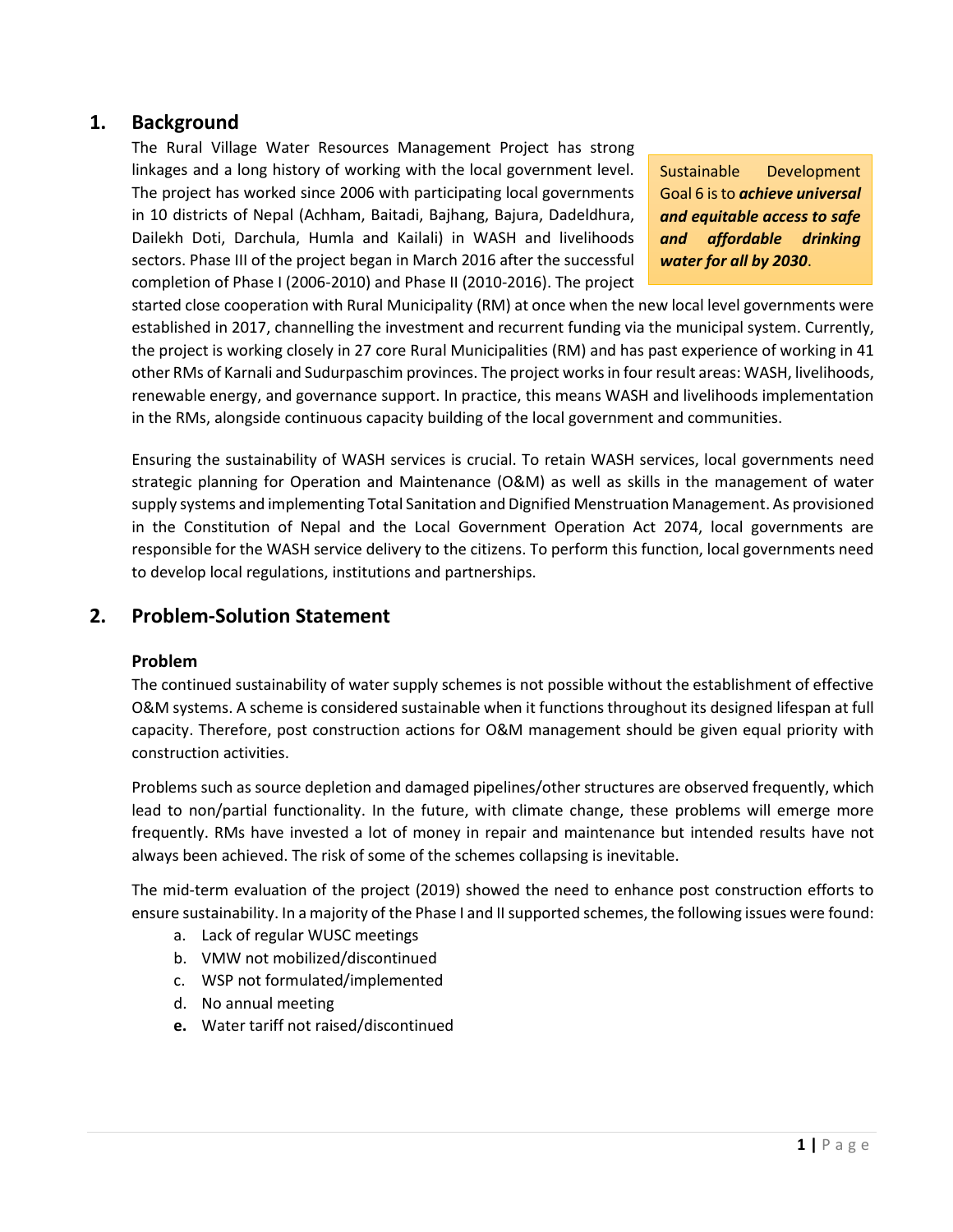#### **Solution**

The new governmental system gives Rural Municipalities and Municipalities executive power to promulgate policies and regulate systems. Ultimately, local governments are the

permanent structures that look after the sustainability of WASH services and new development interventions. Based on this governance shift and the monitored challenges, RVWRMP has identified a need to update the post-construction approach.

The project has developed the Water, Sanitation and Hygiene Management Board concept together with Rural Municipalities (RMs) to institutionalise WASH governance. The objective is to pave the way towards sustainable management of WASH services. The concept has also resulted in the formulation of the Water, Sanitation and Hygiene Management Directive (2077) for all 27 core RMs. The Directive is based on the Local Government Operation Act (2074). Actions as provisioned in the Directive are already being implemented in all 27 core RMs

**Key Points of the Water, Sanitation and Hygiene Management Board Concept**

- WASH Management Board
- WASH Unit
- RM Level Scheme Repair Fund
- RM WASH MIS
- Registration and Renewal of WUSCs
- WUSC Network
- Annual Reporting by WUSC
- Annual Evaluation of WUSC
- Rewards for WUSCs
- Commitment to SDGs

#### <span id="page-3-0"></span>**3. Framework of the WASH Management Board**

WASH Management Boards have been constituted by Rural Municipality Executives (RME), with the Chair being the Chairperson of the RM or RME (nominated by the RME). The Chief of the WASH Unit is appointed as Member Secretary.

WASH Management Boards are formed and oriented in all 27 RMs. Also, RM level stakeholders have been oriented on the concept. WASH Management Boards meet regularly and as per need. The WASH Units are established and functional.



*Figure 1: Frame of Water Supply Management Board*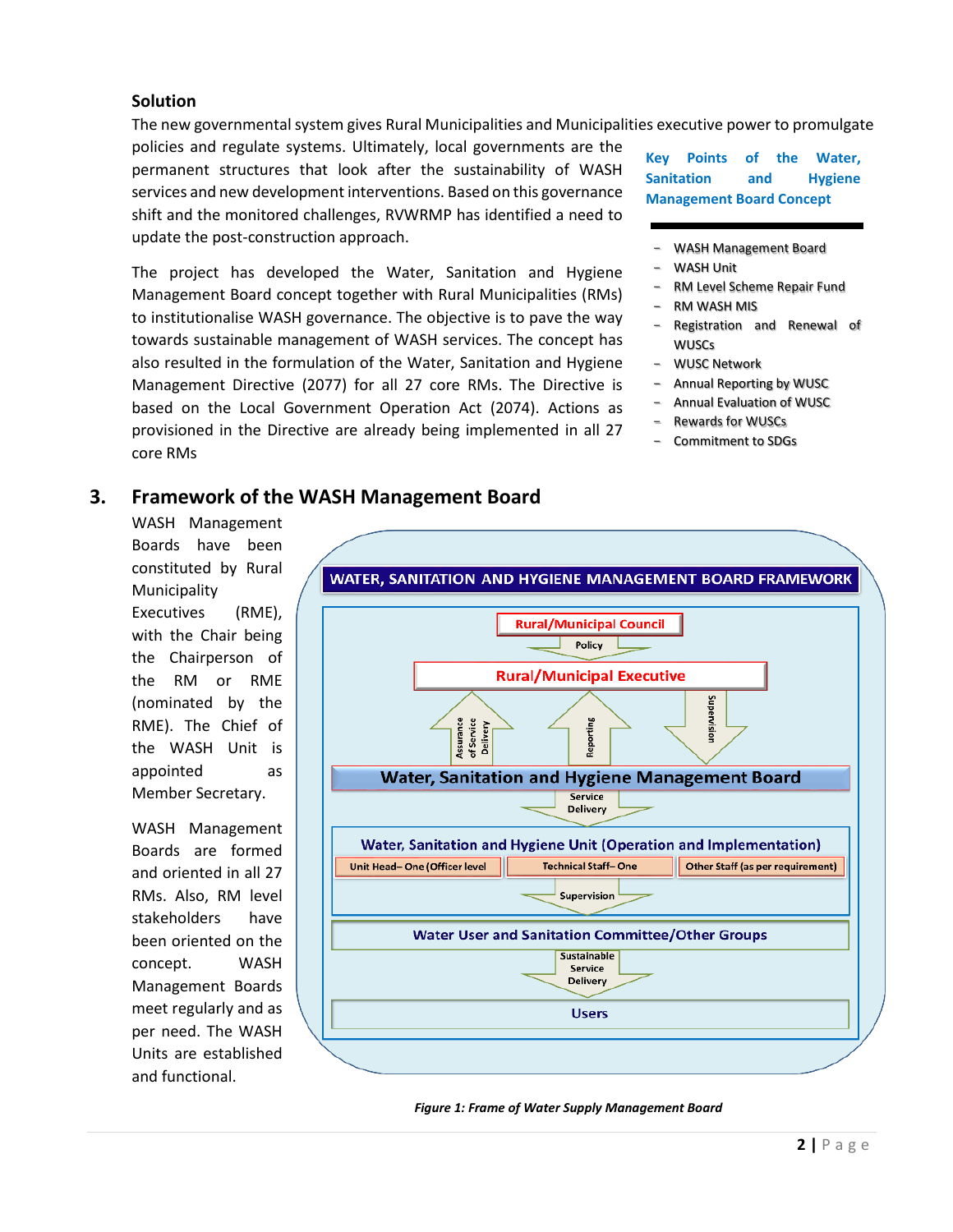## <span id="page-4-0"></span>**4. Role of Water, Sanitation and Hygiene Management (WASH) Board**

The main responsibility of the WASH Management Board is to promote WASH governance at the local level. The main duties of the Board are presented below:

- Prepare periodic plans on WASH with a clear vision.
- Prepare annual planning with budgeting of WASH sector.
- Support the RME for policy formulation regarding the WASH sector.
- Establish and operationalize the RM-WASH Management Information System (MIS).
- Establish and operationalize the RM level WASH repair and maintenance fund.
- Ensure functionality and sustainability of water supply systems.
- Prepare and fund relevant Total Sanitation and hygiene related activities, aiming to achieve total sanitized status of the RM.
- Prepare and fund relevant sanitation programmes for the public.
- Manage institutional and school sanitation in the RM.
- Prepare targeted programmes for Dignified Menstruation Management, aiming for full coverage in RM.

More detailed role and responsibilities are defined in the RM's Water, Sanitation and Hygiene Management Directive.

## <span id="page-4-1"></span>**5. Water, Sanitation and Hygiene (WASH) Unit**

The WASH Unit works under the supervision of the WASH Management Board as the operative body and secretariat.

#### **Role of the WASH Unit**

- Implement and coordinate sanitation, hygiene and dignified menstruation management-related programmes, identified in the annual work plans.
- Monitor, facilitate and supervise assigned individuals, volunteers, schools, youth clubs, mothers' groups, and community-based organisations in WASH management.
- Establish and update RM-level WASH MIS and provide accurate figures for the Board for evidencebased decision making.
- Compile Water Use and Sanitation Committees (WUSCs) functionality status reports with data and proposals submitted by the ward offices. Update these to the MIS and submit summary reports to the Board with proposed action plans. Follow up with wards if the reports are not received.
- Facilitate to form or reshuffle WUSCs and support them to register/renew in the RM.
- Support WUSCs for operation and maintenance management of the schemes and monitor the performance.
- Provide targeted support to passive WUSCs including WUSC reshuffling, WUSC management training, and other actions that can trigger a passive WUSC to be more active.
- Establish periodic monitoring and evaluation system of existing water supply schemes.
- Prepare Annual Report on WASH and submit to the Board.
- Recommend WUSCs for funding of emergency and major repairs to the Board.
- Perform any other activities as decided by the Board for sustainable WASH services for all citizens.
- Carry out administrative work for the Board (minutes, invitations, reports, WUSC registration, etc.)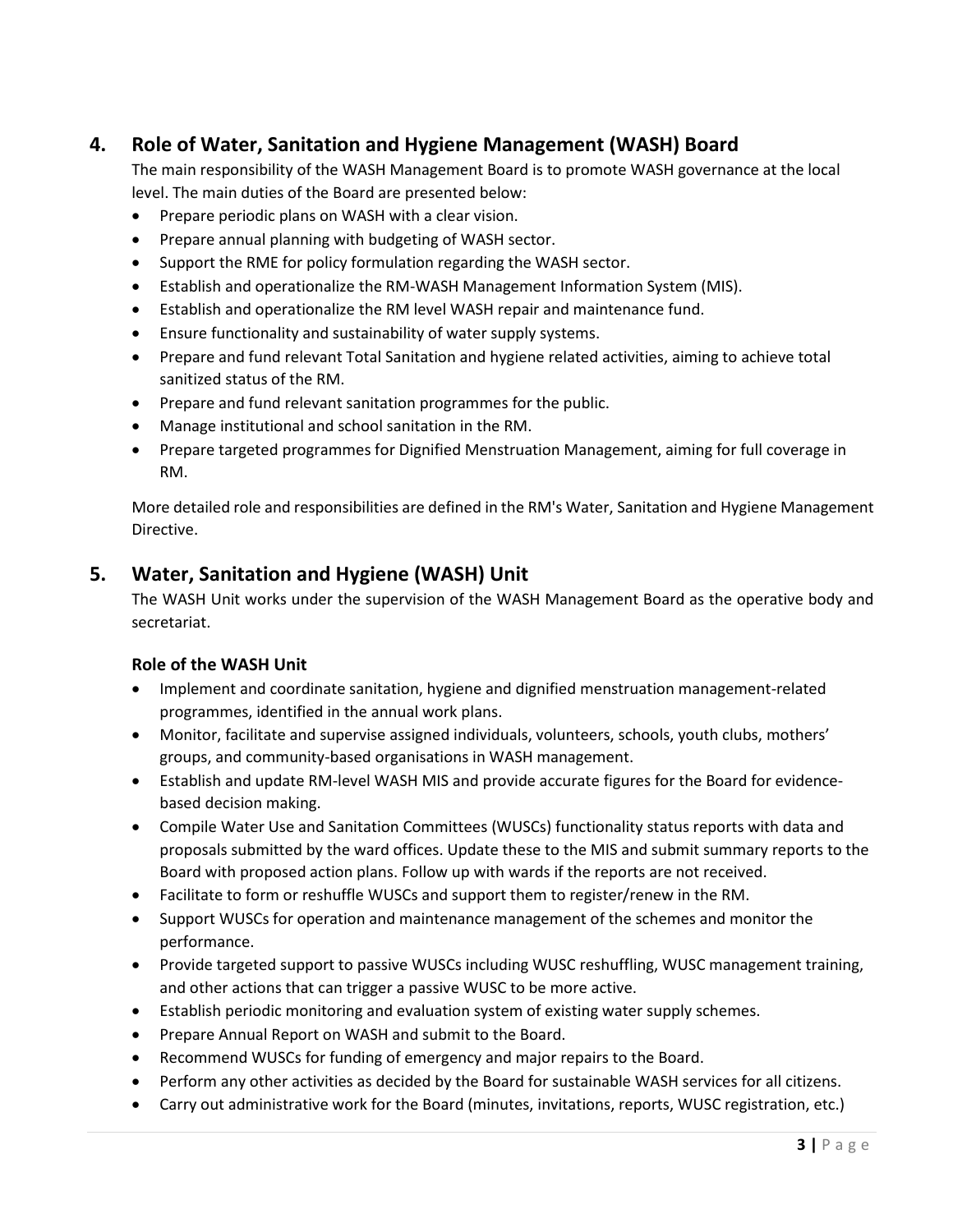## <span id="page-5-0"></span>**6. Operation and Maintenance (O&M) Fund Management**

#### **Scheme Level O&M Fund**

The Users' Committee of each water supply scheme takes care of the active O&M fund. If there is a functional and reliable cooperative in the RM, WUSCs are encouraged to join them as shareholders and deposit their O&M fund with them. Cooperatives can mobilise the O&M fund locally and provide interest to WUSCs. Cooperatives will generate O&M funds from annual income and other sources, aiming for emergency support for scheme maintenance.

If there is no functional and reliable cooperative, WUSCs can mobilize their fund among the users as decided by the WUSCs (though bearing in mind that this has some risks).

#### **Rural Municipality Level O&M Fund**

RM level Repair and Maintenance Funds are established in each RM to support the WUSCs in sustainable scheme maintenance. Based on assessments, WASH Management Boards may recommend any of the schemes to the RME for repair and maintenance after ensuring the following pre-conditions:

- WUSC has an O&M Plan and Water Safety Plan, and related O&M regulation is approved and applied at the time of registration and renewal.
- WUSC has registered at RM and registration is renewed annually.
- WUSC has the O&M fund and collects regular water tariff (considering exceptions only for the poor and other who are in a disadvantaged situation).
- WUSC manages tools and spare parts.
- WUSC has appointed a water system maintenance worker.
- WUSC conducts Annual General Meeting and public audit.
- WUSC maintains book-keeping and store records

RM level O&M fund is operated as per the *'RM Level Water Supply and Sanitation Scheme Repair Fund Operation Procedure'* of the RM.

## <span id="page-5-1"></span>**7. Water User and Sanitation Committee Network**

There is a WUSC Network in the RM. The Chairperson of the network is nominated as a member of the WASH Management Board. WUSC Networks work as a bridge between WUSCs, the WASH Management Board and other donor institutions. They identify the issues and problems related to the O&M of water supply systems and seek solutions. In particular, the network has an advocacy and supporting role for institutional capacity enhancement of WUSCs and functionality and sustainability management of water supply and sanitation schemes. All the schemes are entitled to be affiliated with the WUSC Network. WUSCs are encouraged to affiliate with viable local cooperative to accumulate O&M fund and to receive other WASH management support services.

#### **Role of the WUSC Network**

- a. The WUSC Network primarily:
	- Identifies and communicates WASH sector issues and problems such as those relating to the scheme operation and maintenance and lobbies the Board and the RM for solutions.
	- Facilitates WUSCs for registration and renewal, and related functionality and other status updates.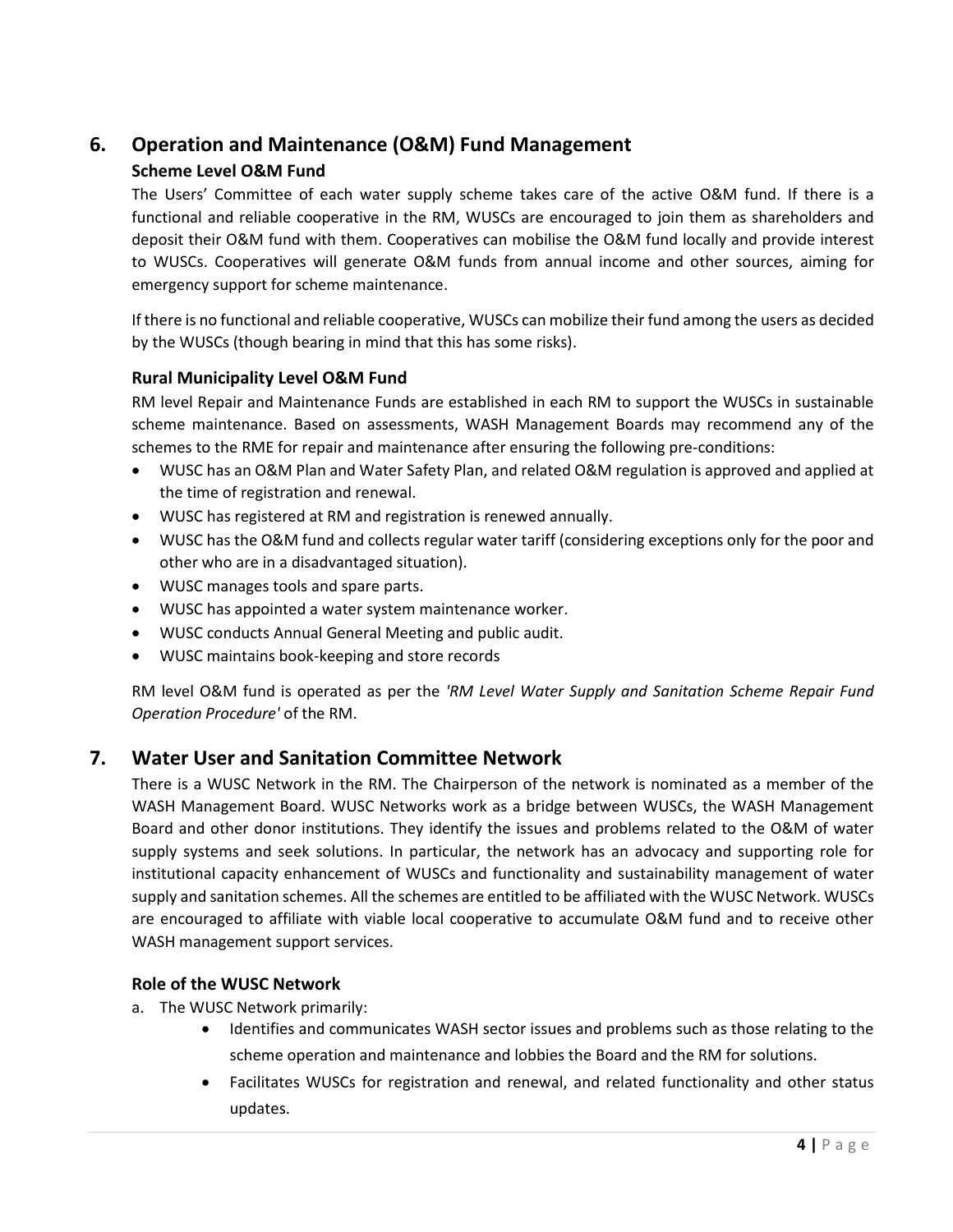- Supports the Board for RM level WASH MIS and its updating.
- Supports and facilitate the Board for monitoring and evaluation of the schemes.
- Meets regularly and discusses best practices as well as O&M related challenges and potential solutions.
- b. Time and resources permitting, the WUSC Network furthermore:
	- Lobbies the RM and donor agencies to solve common issues of O&M.
	- Encourages WUSCs to be affiliated with the viable cooperatives.
	- Ensures that the Annual General Assembly of all WUSCs are held and helps facilitate these if so requested.
	- Actively participates in the events organized by the WASH Management Board.

#### <span id="page-6-0"></span>**8. Water Quality Management**

A Water Safety Plan must be formulated and implemented in each water supply scheme. The RM establishes a water quality lab at RM level to test water quality of each WASH system, charging a minimum fee.

## <span id="page-6-1"></span>**9. Reporting, Monitoring and Evaluation**

WUSCs submit the scheme status report during the first quarter of each fiscal year to the ward office. This report updates any scheme-specific information regarding functionality of the scheme, institutional setup of WUSCs, Total Sanitation status, menstruation management practices (access to toilet and tap during the period) and home garden management. Any proposals for emergency repairs, service level improvements or other support needed from the WASH Unit should be submitted together with the status report. The Ward Office forwards these to the WASH Unit. A copy is submitted to the WUSC Network and affiliated cooperative. The report may include special actions that need to be taken by the Board or WUSC network.

The WASH Board establishes a system for regular monitoring and evaluation to verify the reported data and highlight the possible need for support to WUSCs. Based on the verified data of the WUSC reports, the WASH Unit evaluates the WUSCs. The best performing WUSCs may receive a reward, to be decided by the Board, to encourage them to maintain the WUSC's performance.

## <span id="page-6-2"></span>**10. WASH Management Information System**

The WASH Unit is responsible for establishing and updating the RM WASH Management Information System (MIS). The Unit is to provide accurate figures for the Board for evidence-based decision making. The RM WASH MIS is to be linked with the national level WASH MIS (N-WASH MIS).

After receiving reports from the WUSCs through ward offices, the WASH Unit verifies the data by conducting monitoring visits. The verified data is compiled and updated into the RM WASH MIS accordingly.

#### <span id="page-6-3"></span>**11. Commitment to Sustainable Development Goals**

The WASH Management Board is committed to contribute towards the achievement of the following Sustainable Development Goals:

- Goal 5: Achieve gender equality and empower all women and girls.
- Goal 6: Ensure availability and sustainable management of water and sanitation for all.
- Goal 10: Reduce inequality within and among countries.